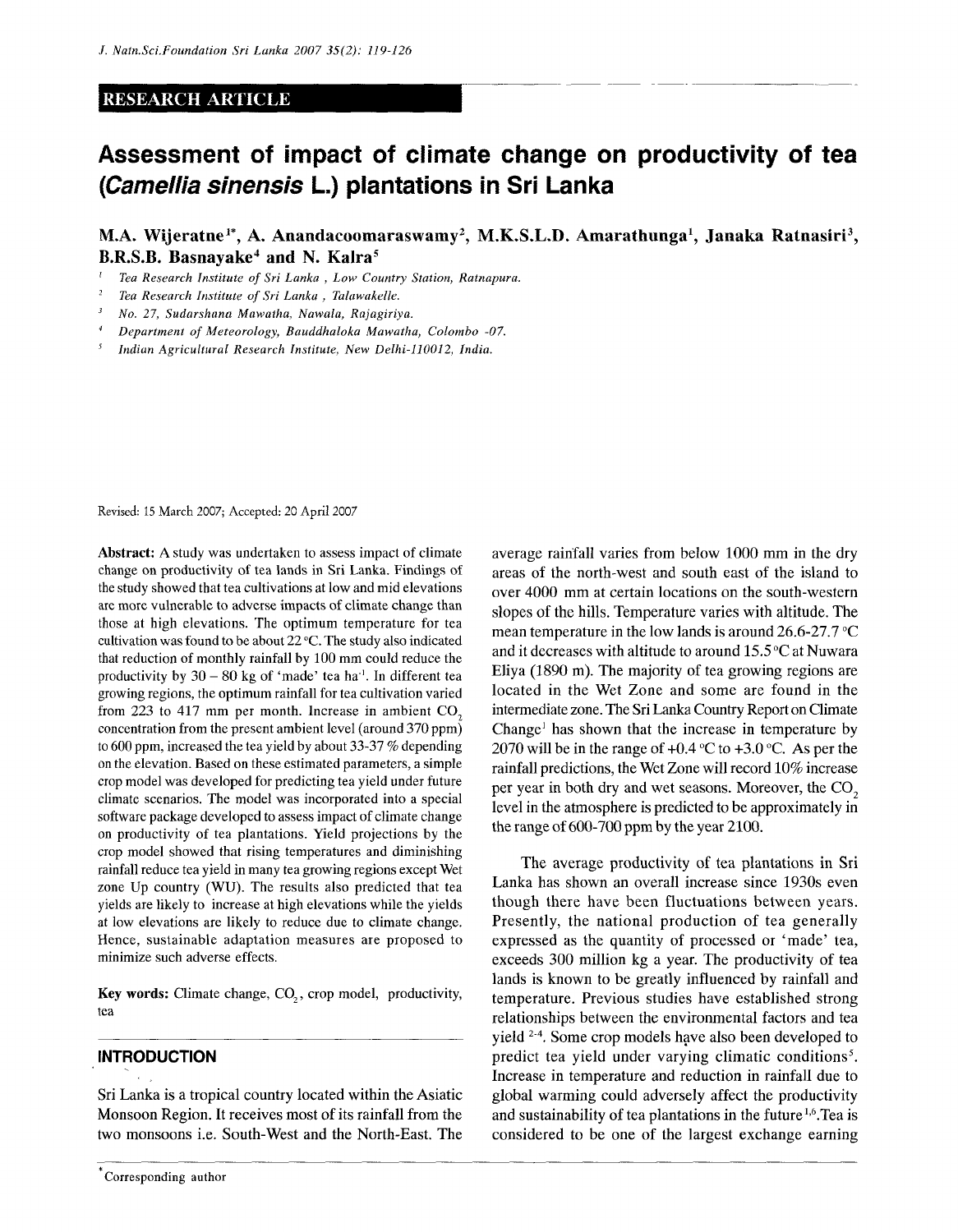industries in Sri Lanka, upon which a large number of families are dependent<sup>7</sup>. This is true for many other tea growing countries in the region. Therefore, it is essential to investigate the possible impact of climate change on productivity of tea lands and propose suitable adaptation measures to arrest any adverse impacts. Although there are dynamic and mathematical crop models to predict tea yield under varying climatic conditions, they do not include the influence of ambient CO<sub>2</sub> on crop growth and yield. Taking these factors into consideration, a series of studies were conducted at the Tea Research Institute of Sri Lanka (TRI) in collaboration with the Meteorological Department to first develop climate change scenarios and then evaluate the impact of climate change on productivity of tea lands and propose suitable adaptation measures to minimize any adverse effects.

## **METHODS AND MATERIALS**

*Data collection:* Tea plantations of Sri Lanka are found in several agro ecological regions with varying climatic and soil conditions extending from low elevations in the South West to elevations exceeding 2000 m. In order to simplify the development of the crop model, temperature, rainfall, and CO<sub>2</sub> were selected as the climatic factors determining productivity. Accordingly, productivity and rainfall data for the period of 1976-1995 were collected from 25 tea estates from five main agro ecological regions i.e. 4 estates from Wet zone Up country WU; 4 estates from Intermediate zone Up country (IU), 7 estates from Wet zone Mid country (WM) and 8 estates from Wet zone Low country (WL). As there were very few estates in the Intermediate zone Mid country (IM), only two estates were selected. These estates were selected based on the extent of tea cultivation in the region and availability of both rainfall and productivity data for the period of 1976- 1995. The temperature and rainfall records of the meteorological stations located in four regions (excluding IM) were obtained and the averaged values over the baseline period 1961-1990 are given in Table 1.

**Table 1:** Base Line Climate (Mean maximum and minimum temperatures and annual rainfall) at four locations representing Wet zone Low country-WL, Wet zone mid country-WM, Wet zone Up country-WU and Intermediate zone Up country-IU

| Location         | Maximum<br>$({}^{\circ}C)$ | Minimum<br>(°C) | Rainfall<br>(mm) |  |
|------------------|----------------------------|-----------------|------------------|--|
| Ratnapura (WL)   | 32.0                       | 22.9            | 3617             |  |
| Kandy (WM)       | 29.0                       | 20.2            | 1863             |  |
| NuwalaEliya (WU) | 20.5                       | 11.5            | 1907             |  |
| Passara (IU)     | 28.7                       | 18.5            | 1777             |  |

*Field experiment on C02 fertilization:* Two field experiments were conducted at high elevation (Tea Research Institute, Talawakelle, 1380 m amsl) and low elevation (Tea Research Institute, Ratnapura, 60 m amsl) to study the effect of CO<sub>2</sub> enrichment on yield of tea. The open-top chambers, each measuring 3.6 m x 1.2 m were fabricated for this purpose and placed in the field. In each of these experiments, there were three plots of tea each having 6 bushes with similar productivity. Two of these plots were covered by open-top chambers. One of the chambers in each experiment was supplied with  $CO<sub>2</sub>$  from an external cylinder (30 kg of  $CO<sub>2</sub>$ ). The  $CO<sub>2</sub>$  level of the control plots was the ambient at 370 ppm while that in the CO<sub>2</sub> enriched chamber was maintained around 600 ppm. Due to financial constraints, CO<sub>2</sub> enrichment had to be confined to only one chamber. The experiment at high elevation was conducted with the cultivar TRI 2005 and that at low elevation with the cultivar TRI 2027. At both locations, tea bushes were harvested at weekly intervals and the yield was recorded. Yield determinants (shoot density, shoot extension rate and weight of shoot), transpiration rate and net assimilation rates were also measured. The treatments were continued for a period of 18 months from September 2002 to March 2004.

*Analysis of data and development of crop model:*  Relationships between environmental factors and tea yield were established by regression analysis. Effect of rainfall (moisture stress) on tea yield was first studied and then that of temperature was estimated excluding the effect of rainfall i.e. excluding the data for dry months (rainfall<100 mm). The loss of yield during periods of excess rainfall cou'd be partly attributed to reduced sunshine which is also taken into account by the crop model. The relationship between  $CO<sub>2</sub>$  and yield was established using the data collected from the two field experiments. The analysis of rainfall data was performed separately for each agro-ecological region. The effect of temperature on tea yield was estimated by pooling the data from all the agro-ecological regions (AERs).

*Development of the crop model:* The crop model was developed based on methodologies used previously in growth simulation models for annual crops<sup>8</sup>. In this exercise, it was assumed that climate change will have no effect on the availability of plant nutrients in tea lands as chemical fertilizers are extensively used in commercial plantations. The model parameters and their links are shown in Figure 1. In the presence of sun light, tea leaves produces carbohydrates; the\* total quantity of which is dependent up on the Radiation Use Efficiency of tea leaves (approximately  $0.3 g/MJ$  for a fully expanded leaf<sup>9</sup>) and Leaf Area Index (LAI) (approximately 5 for tea in plucking <sup>10</sup>). It is assumed that 60% of the total biomass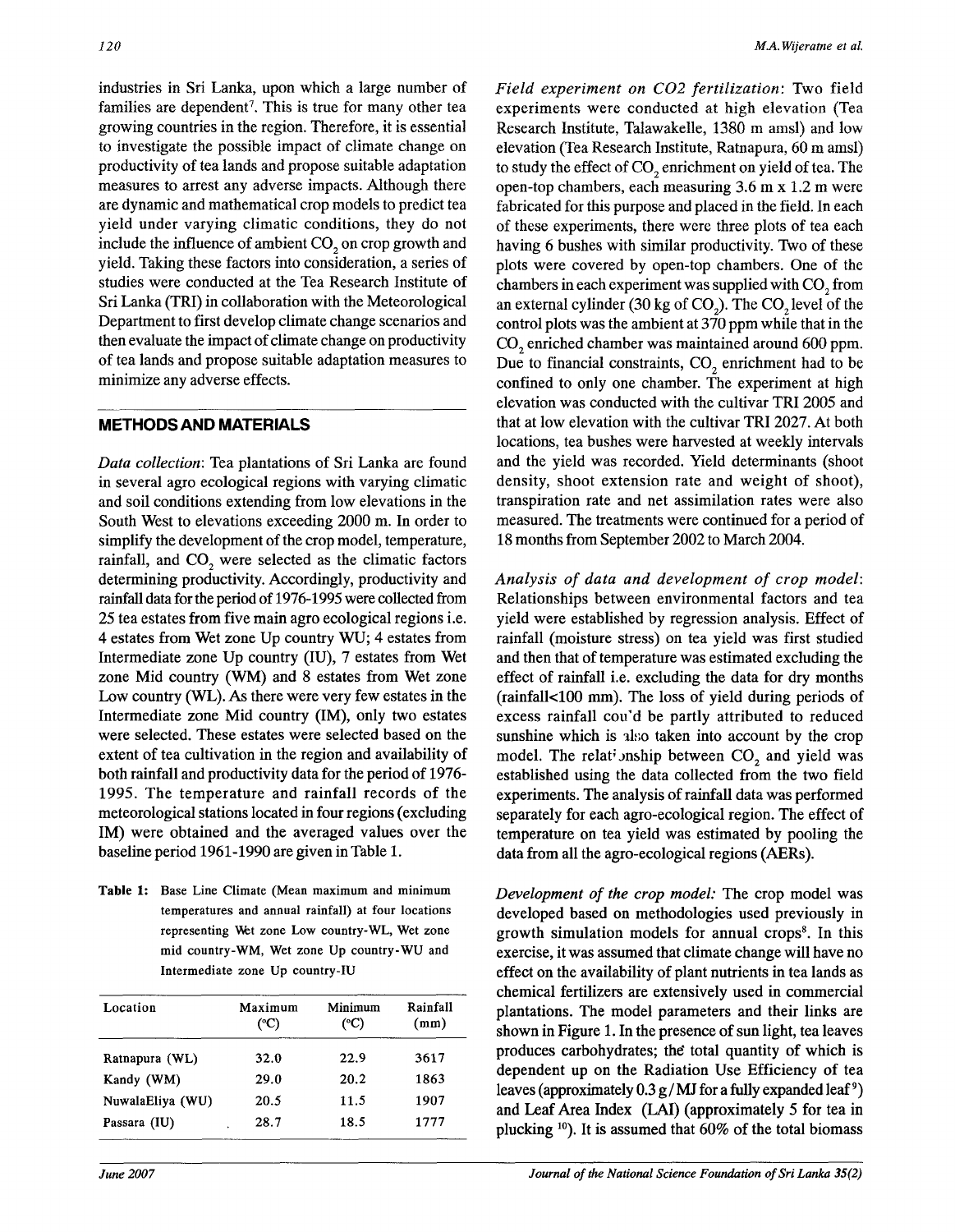

**Figure 1:** Schematic diagram showing the parameters used for the crop model

produced by the tea bush is lost by respiration and about 20 % is harvested (Harvest Index =  $20\%$ )<sup>11</sup>. The balance 20 % is added to the biomass of the bush. The assimilation is influenced by the ambient temperature, ambient  $CO<sub>2</sub>$ and rainfall. These climatic factors are expected to be affected by climate change. Although, the intensity of sun light (radiation) was necessary for running the model and yield predictions, there were no radiation data for tea growing regions. Therefore, it was approximately estimated by the relationship between the temperature difference (maximum-minimum) and solar radiation<sup>12</sup>.

The model was written in Fotran Simulation Translator (FST) and linked to the software package developed by the International Global Change Institute (IGCI)<sup>13</sup>, Waikato University, New Zealand. The crop model was run separately for each agro-ecological region as a site specific case because, the rainfall factor varied among the regions.

*Testing sensitivity of the model and yield projections:*  The productivity under different climatic conditions was determined by linking the crop model into the software package developed by the IGCL This software produces the future climatic scenarios, temperature change and rainfall change, corresponding to different climatic models also known as the General Circulation Models (GCM), and emission scenarios for different time slices. The climatic models used in this study were those developed in UK (HadCM3), Australia (CSIRO) and in Canada (CGCM). The two emission scenarios used were A1F1 with high emission and B1 with low emission  $14$ . By linking the crop model to this software, it was possible to obtain the crop yield as the output corresponding to future climatic conditions. The baseline and two climate change scenarios were used to run the model for each agroecological region and changes in yield were obtained. The software package also has the ability to interpolate the GCM climatic outputs into local values applicable to Sri Lanka. The sensitivity of the crop model for temperature, rainfall and  $CO<sub>2</sub>$  were tested by changing each parameter separately and keeping others constant and studying the output or yield. Using the baseline

values of rainfall, maximum and minimum temperatures as inputs, the yield predictions were made for the year 2050 under different emission scenarios. From these results, tea growing agro-ecological regions that were most vulnerable to climate change were identified. In addition, yield predictions were also made based on synthetic climate- change scenarios (user defined scenarios) i.e. without using the GCM climatic outputs.

The base line tea productivity of different tea growing agro-ecological regions was obtained from the crop model by using the base line climatic data for each agro ecological region (average values for the period of 1961-1990).

# **RESULTS AND DISCUSSION**

## Productivity trends



**Figure 2:** Annual variation of the productivity of tea lands in Sri Lanka

Figure 2 shows the annual variation of productivity of tea lands in Sri Lanka. Although, the productivity has been stagnating or slightly declining during the two decades of 1960-1980 due mainly to the management changes (nationalization of estates) and poor inputs, there has been an overall increase in productivity from 1930s to date. There is a marked increase in productivity during the last two decades. This is mainly attributed to the expansion of new tea smallholdings with vegetatively propagated (VP) tea especially in the WL region where the productivity is comparatively higher than that of the old VP and seedling tea. The technological improvements such as introduction of high yielding cultivars and fertilizer inputs etc. have also contributed to this increase in overall productivity. However, a significant drop in productivity was observed in 1992 due to dry weather conditions. The resultant loss of tea production was about 26% compared to the previous year, that shows the magnitude of the impact of drought on tea yield. Figure 3 shows the variation of the drought effect in different tea growing regions.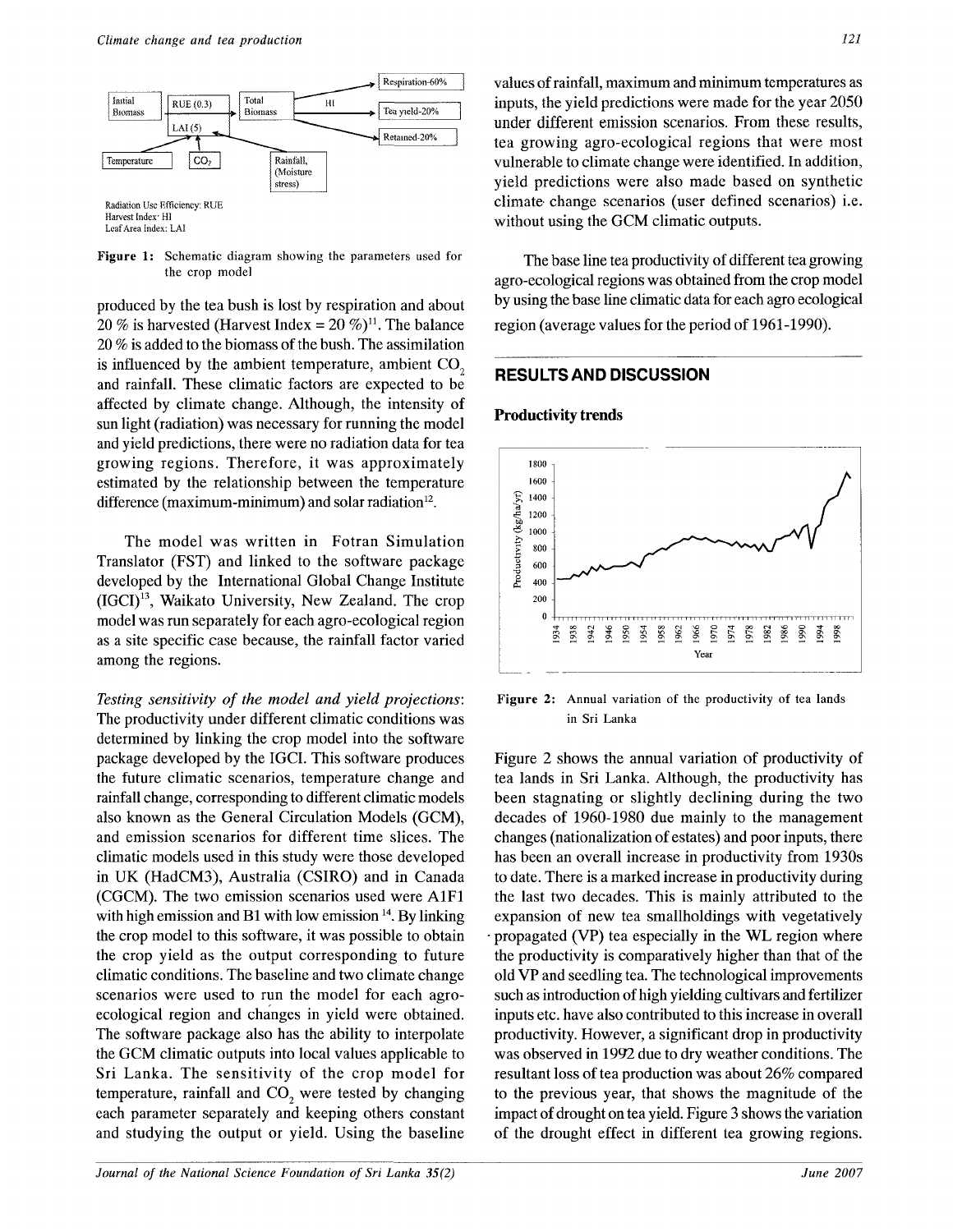Accordingly, the loss of productivity had varied from about 14% in the IM region to about 28% in the IU region.



**Figure 3:** Effect of drought (1992) on the productivity of tea lands in different AERs in Sri Lanka (WL-Wet zone Low country, WM-Wet zone Mid country, IM-Intermediate zone Nid country, WU-Wet zone Up country and IU-Intcrmediatc zone Up country)

# **Relationship between environmental factors and yield (productivity) of tea**

## *a). Rainfall and dry weather*

In the series of analysis of monthly tea yield (kg/ha) and rainfall of each estate, it was found that there was a polynomial relationship between these two parameters when lag period of one month is considered i.e. rainfall of the previous month relates to the productivity of the current month (Figure 4). The low yield at very high rainfall regimes was attributed to the lack of sun shine. Therefore, a linear relationship between rainfall of the previous month and yield up to the optimum rainfall was established for each estate to estimate the effect of moisture stress on productivity and the optimum rainfall (Figure 5). The mean values of the optimum rainfall and the dependence (change of productivity, kg/ha/month per mm of rainfall below the optimum) of selected estates in a particular agro-ecological region were calculated and are given in Table 2. Accordingly, the optimum rainfall varied from about 223 mm/month in the WU region to about 417 mm/ month in the WM region. Of these two regions, the soil properties, mainly soil organic carbon content in the WU region, were reported to be better than that in the WM region <sup>15</sup>. These results show that the tea growing regions with poor soil conditions need more rainfall than those with good soils for a higher productivity. It is also well known that water holding capacity of soils is greatly determined by soil physical parameters. Soils with a poor structure and less organic matter have low water holding capacity.



**Figure 4:** Relationship between rainfall of the previous month, RF (mm) and productivity YPH (kg/ha/month) of Noragalla estate,WL



- **Figure 5:** Linear relationship between rainfall of the previous month, RF (mm) and productivity YPH (kg/ha/month) of Noragalla estate, WL up to the optimum rainfall only
- **Table** 2: Optimum monthly rainfall and effect of rainfall on productivity; M (change of productivity kg/ha/month per mm of rainfall) in the five AERs (Wet zone Low country-WL, Wet zone mid country-WM, Intermediate zone Mid country-IM, Wet zone Up country-WU and Intermediate zone Up country-IU).

| Region | Optimum rainfall<br>(mm/month) | <b>Effect of Rainfall-M</b> |  |
|--------|--------------------------------|-----------------------------|--|
| WL.    | $350 \pm 20$                   | $0.29 \pm 0.03$             |  |
| WM     | $417 + 49$                     | $0.36 \pm 0.06$             |  |
| IΜ     | $227 \pm 10$                   | $0.81 \pm 0.11$             |  |
| WU     | $223 \pm 38$                   | $0.55 \pm 0.07$             |  |
| ΠJ     | $303 \pm 34$                   | $0.39 \pm 0.03$             |  |
|        |                                |                             |  |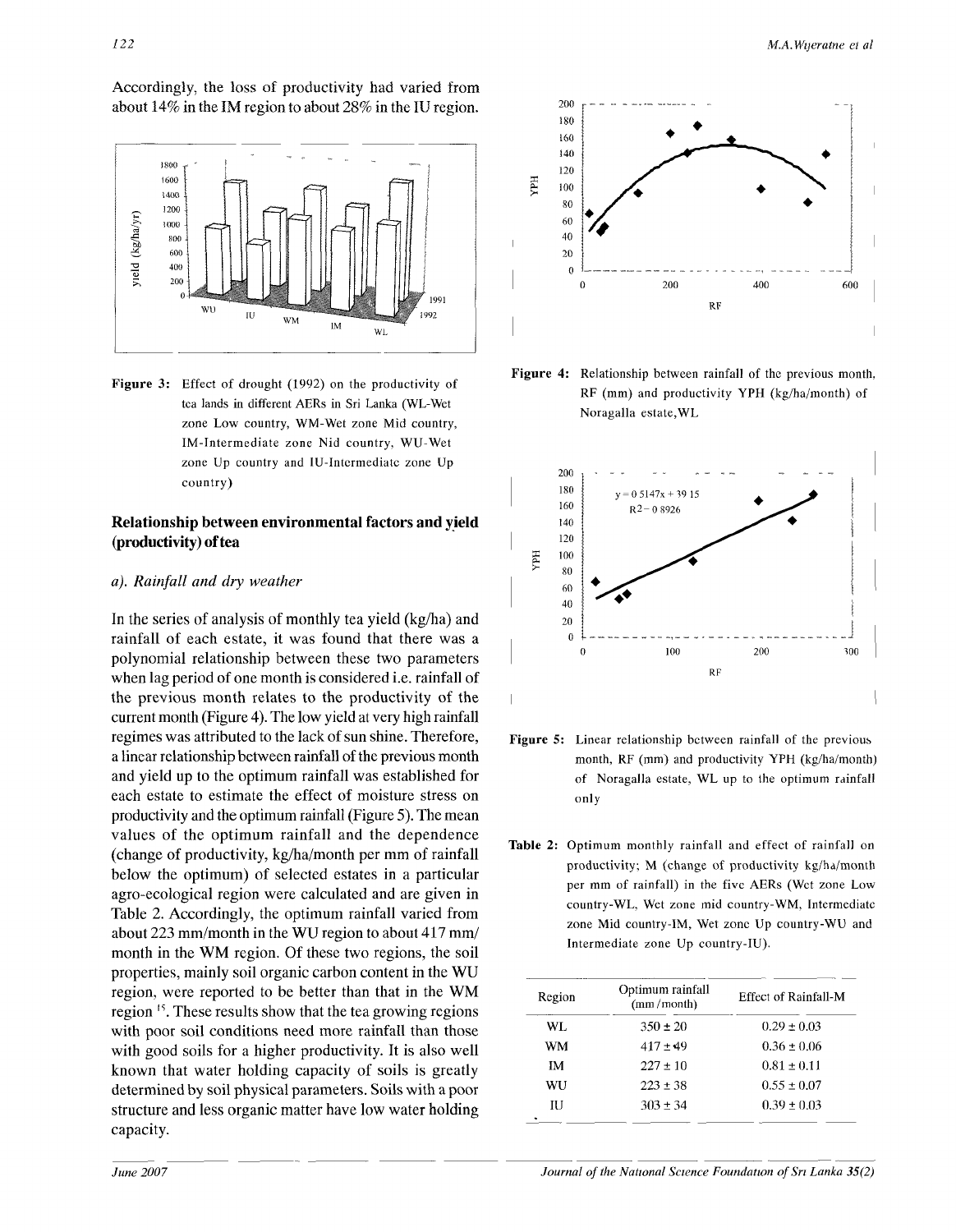The ambient temperature varies with elevation and the variation was minimal within an agro-ecological region when compared with that between two regions. Therefore, data from all regions were pooled together to get a wider range of temperatures and study the temperature influence on tea yield. As discussed elsewhere, the temperature effect on productivity was determined by regression analysis between temperature and productivity data excluding that of dry months. The trend line on the effect of temperature on tea yield (Figure 6) shows that the optimum temperature giving the highest yield was found to be around 22°C. High variation observed among the data points was attributable to the site variations in soil, cultivar and age etc. Under controlled environmental conditions, scientists have found that the growth of tea is linearly related to temperature<sup>2,6,9</sup>. Therefore, linear functions between temperature and productivity were established below and above the optimum temperatures for estimating the temperature effect for modeling purposes.



Figure 6: Relationship between ambient temperature and monthly tea yield {Polynomial relationship and linear relationships below and above the optimum temperature (22°C) are shown separately}



Figure 7: Effect of CO<sub>2</sub> on made tea yield at low elevation (Ratnapura-WL)

### *b*). Ambient temperature c). Ambient Carbon Dioxide (CO<sub>3</sub>)

Results of the two field experiments showed that the productivity of tea bushes increased at high  $CO<sub>2</sub>(600 ppm)$ concentrations at both elevations (WL & WU). The increase in yield was about 33 and 37% in the high and low elevations (Figure 7), respectively. As there was no significant difference between these two locations in the yield response to  $CO<sub>2</sub>$ , the mean value of 35% was used for the development of the crop model. Long term data from the experiments showed that the increase in yield with enhanced CO<sub>2</sub> was a result of high shoot population density and shoot weight supported by high net assimilation rate and water use efficiency of tea leaves in comparison with the current level of ambient  $CO<sub>2</sub>$  concentration (control)<sup>16</sup>. It was observed during the measurement of net assimilation rate that there was no clear difference in the ambient temperature between two  $CO<sub>2</sub>$  levels.

### **Development and testing the sensitivity of the crop model**

The effects of temperature, rainfall (moisture stress) and CO<sub>2</sub> on the productivity of tea lands were estimated by the crop model as given in the following functions.

**C02 effect** *(C02EFF) C02EFF* = *(CO2-370)\* 0.00122*  **Temperature effect** *(JEFF)* 

*TEFF=(22-MEANT)\*15.14; when MEANT is less than 22*  $^{\circ}C$ *TEFF=(MEANT - 22)\*9.68; when MEANT is higher than 22*  $^{\circ}C$ 

### **Rainfall Effect** *(RFEFF)*

### *RFEFF= RFF\* (ORAINF-RAINF)*

Where *CO2* is the ambient CO<sub>2</sub> level (ppm), *MEANT* is the monthly mean temperature  $(°C)$  of the location, *RFF* is the change of productivity per mm change of rainfall below the optimum rainfall for the AER (kg/ha/month/ mm), *ORAINF* is the optimum rainfall for the AER (mm) and *RAINF* is the monthly total rainfall (mm) of the location. Rainfall effect is calcuated if RAINF is less than ORAINF only.

Four locations representing the four agro-ecological regions, WU (Nuwara Eliya), IU (Passara), WM (Kandy) and WL (Ratnapura) with long term weather records were selected to carry out the sensitivity analysis. The yield predictions were made using synthetic climate scenarios *viz.* increase in temperature by  $1 \& 2 \degree C$ , variation (increase and decrease) in rainfall by  $10\%$  and increase in CO<sub>2</sub>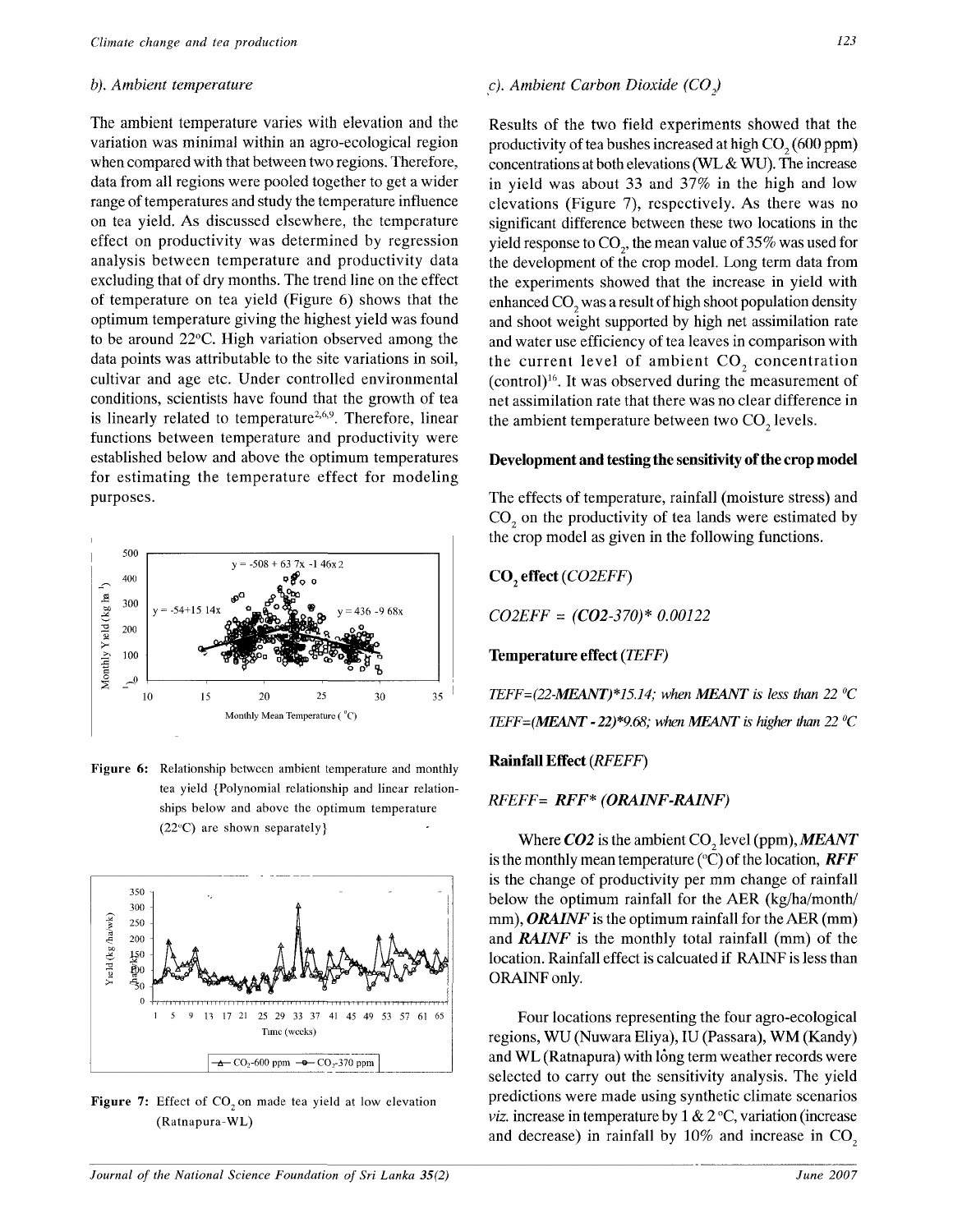Table 3: Tea yields at four locations projected by the synthetic scenarios (increase in temperature by 1 & 2 °C, increase in rainfall by 10%, decrease in rainfall by 10% and increase in ambient  $CO<sub>2</sub>$  level to 435 ppm) for the year 2050

| $CO2$ (ppm) | Rainfall         | Temperature<br>Change $(^{\circ}C)$ | Yield (kg/ha/yr) |       |         |         |
|-------------|------------------|-------------------------------------|------------------|-------|---------|---------|
|             | Change (%)       |                                     | Ratnapura        | Kandy | N'Eliya | Passara |
| 370         | $\boldsymbol{0}$ | $\bf{0}$                            | 2489             | 2217  | 2454    | 2651    |
| 370         | $\theta$         |                                     | 2282             | 2177  | 2651    | 2569    |
| 370         | $\theta$         | 2                                   | 2070             | 2117  | 2760    | 2469    |
| 370         | $-10$            | $\bf{0}$                            | 2456             | 2161  | 2418    | 2591    |
| 370         | 10               | $\bf{0}$                            | 2482             | 2305  | 2480    | 2749    |
| 435         | $\theta$         | $\bf{0}$                            | 2710             | 2695  | 3035    | 3080    |
| 435         | $\bf{0}$         |                                     | 2502             | 2567  | 3035    | 2998    |

**Table 4:** Tea yields at four locations projected for the year 2050 by the GCM attached to the IGCI software package

| Model           | Yield (kg/ha/yr) |       |         |
|-----------------|------------------|-------|---------|
|                 | Ratnapura        | Kandy | N'Eliya |
| <b>Baseline</b> | 2489             | 2217  | 2454    |
| CGCM-A1F1       | 2314             | 2217  | 3108    |
| CGCM-R1         | 2380             | 2228  | 3072    |
| HadCM3-A1F1     | 2348             | 2174  | 3130    |
| HadCM3-B1       | 2419             | 2189  | 3115    |
| CSIRO-A1F1      | 2401             | 2246  | 3167    |
| CSIRO-B1        | 2472             | 2245  | 3137    |

concentration up to 435 ppm keeping in line with the global predictions for 2050. Results of the analysis are given in Table 3. In order to analyze the combined effects of selected parameters, the tea yield was also projected for the year 2050 using the downscaled climate projections corresponding to the three climatic models and emission scenarios referred to earlier (IGCI software package), and the results are given in Table 4.

Results in Table 3 show that increase in temperature alone by  $1^{\circ}$ C is likely to reduce the yields at IU, WM and WL regions and a greater reduction in the productivity is predicted under a temperature rise by 2 °C. In contrast, tea plantations in WU region will have beneficial effects of warmer climatic conditions. Increase in annual rainfall by 10% will increase tea yield in all tea growing regions except in WL. In contrast, a lower yield can be expected if rainfall is reduced by 10%. Analysis of results also showed that increase in ambient  $CO$ , concentration will increase yield in all tea growing regions. Further, high  $CO<sub>2</sub>$ concentration together with temperature rise will results in higher productivity in all the regions. This positive effect is remarkably less in the WL region where the warmest climate is prevalent at present. It suggests that the beneficial effect of  $CO<sub>2</sub>$  fertilization is reduced by rising temperatures

above optimum at low elevations. Even though the yield reported in Table 3 is not absolute, these results represent the direction in which the future productivity of tea lands is likely to change.

The combined effect of varying climatic factors including CO<sub>2</sub> on tea yield at three elevations is given in Table 4. These results reveal that in the long term, climate change may bring negative effects at the low elevations (Ratnapura). The tea plantations at high elevation (Nuwara Eliya) seem to receive beneficial effects. Of the three climate models, two (CSIRO and CGCM) have predicted an increasing trend in production in the mid elevations while the third; HadCM3 shows a decreasing trend. This is because of the higher temperature projections given by the HadCM3, compared to the other two, resulting in the downscaled temperatures exceeding the optimum value for tea yield.

# *Adaptation measures*

Although  $CO<sub>2</sub>$  fertilization can enhance productivity of tea plantations, the beneficial effect seems to be masked by the rising temperatures and dry weather conditions in the majority of tea plantations, mainly at low elevations when compared to the other two. Hence, it will be necessary to implement suitable adaptation measures with proven cost-benefits to minimize such adverse effects of global warming and harness maximum benefits of  $CO<sub>2</sub>$  rise. Some of the "no regret strategies" which could be implemented to minimize adverse consequences of rising temperatures above optimum in regions WL, WM and IU and of dry weather should be aimed at improving crop, soil and aerial environmental conditions. Nevertheless, very low yielding tea lands with poor soil conditions are preferred to be diversified into fuel wood or timber plantations. Such plantations can be advantageously used for carbon trading in the years to come. Marginal tea lands can also be converted to 'thatch banks' (planting of rehabilitation grasses) and used as a source of green manure for improving soils in the potential tea fields.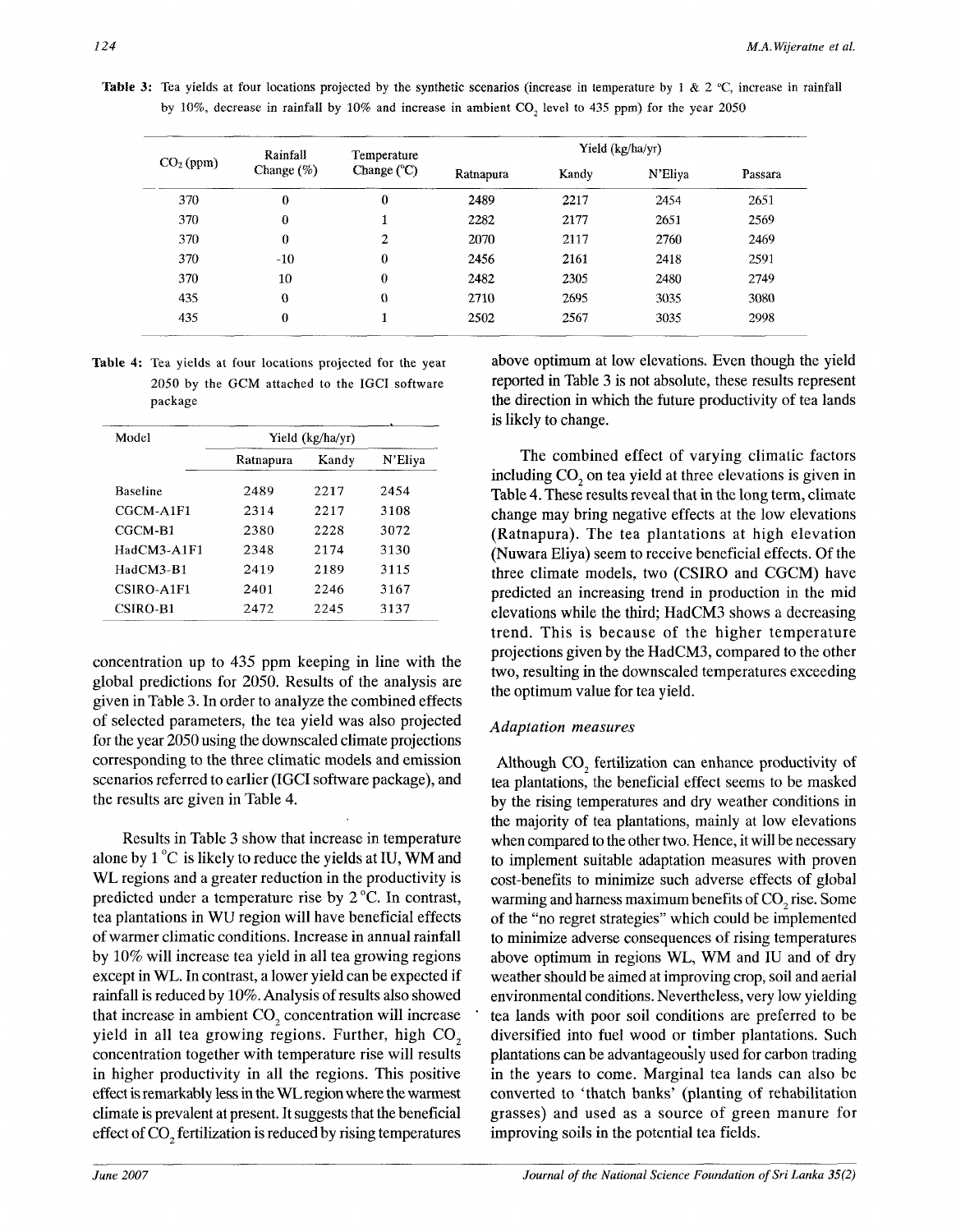Use of drought tolerant cultivars and grafted plants with drought tolerant characteristics in drought prone regions and intercropping tea with other tree crops (cash crops) such as rubber and coconut are among the most suitable adaptation measures. High intensity intercropping systems will reduce the ambient temperature around tea bushes and also increases the land utilization efficiency ensuring better returns<sup>17</sup>.

Soil improvements aimed at soil and soil moisture conservation, addition of organic matter and reducing soil temperature, minimize adverse effect of dry weather and high temperatures. They include soil conservation measures, *in situ* generation of compost and incorporation into soil, establishment of SALT (Sloping Agriculture Land Technology) hedge rows, envelope forking (loosening the soil without turning), burying of prunings, mulching in young tea and irrigation. Experimental results have shown that the increase in soil organic carbon by 1% could increase annual yield by about 400-500 kg/ha<sup>18</sup>. Irrigation also increases tea yield by about 50-100%. The yield response to fertigation i.e. irrigation with fertilizer, can be as high as  $300\%$  during dry weather<sup>19</sup>.

Planting and management of a good stand of shade trees reduces ambient temperature, increase relative humidity and adds organic carbon to soil<sup>20</sup>. Shade trees in tea lands can reduce ambient temperature by about 2-3 °C thus attenuating the adverse effects of higher temperatures on growth of tea especially in the low elevations.

# **CONCLUSION**

The productivity of tea lands is greatly influenced by environmental factors. As a result of global warming, agriculture is predicted to be greatly affected. Therefore, a study was undertaken in collaboration with the Meteorological Department of Sri Lanka to assess the impact of climate change on productivity of tea plantations in Sri Lanka. The study resulted in the following conclusions.

- 1. The optimum temperature for cultivation of tea was found to be about 22 °C.
- 2. Reduction of rainfall by 100 mm per month was found to reduce the productivity by  $30 - 80$  kg of 'made' tea/ha/month in different regions. The optimum rainfall for tea cultivation varied from 223 to 417 mm per month.
- 3. Increase in ambient  $CO<sub>2</sub>$  concentration from the current level (around 370 ppm) to 600 ppm, will increase tea yield by about 33-37%.
- 4. Yield projections for the year 2050 given by the crop model based on synthetic scenarios showed that

increasing temperatures are likely to reduce tea yields in IU, WM and WL regions while increasing the yield in WU region.

- 5. Reduction in rainfall reduces the yield in all tea growing regions. Although increase in CO<sub>2</sub> increases tea yield, this effect of CO<sub>2</sub> fertilization is nullified by high temperatures at low elevations.
- 6. The GCM based climate scenarios also predict that tea yields are likely to increase at high elevations due to climate change. In contrast, the productivity of tea plantations at low elevations are likely to be reduced. As low and mid elevations are more vulnerable to the adverse impact of climate change, growers need to pay more attention to implement adaptation measures to minimize such adverse effects.

## **Acknowledgement**

The research reported in this paper was supported by grant number AS12 from Assessment of Impact and Adaptation to Climate Change (AIACC), a project that was funded by the Global Environment facility, the US Agency for International Development, the Canadian International Development Agency, and the US Environment Protection Agency implemented by the United Nations Environment Programme and executed by the Global Change SysTem for Analysis Research and training (START) and the Third World Academy of Sciences (TWAS). Technical support was given by the Indian Agricultural Research Institute (IARI), New Delhi and IGCI, University of Waikato, New Zealand.

### References

- 1. Anonymous (1994). *Climate change in Asia.* Sri Lanka Country Report. Asian Development Bank. Colombo.
- 2. Wijeratne M.A. & Fordham R. (1996). Effect of environmental factors on growth and yield of tea *(Camellia sinensis* L.) in the low country wet zone of Sri Lanka. *Sri Lanka Journal of the Tea Science* 64:21-34.
- 3. Kandiah S. & Devadasan T. (1980). Quantification of weather parameters to predict tea yields. *Tea* Quarterly 49: 25-33.
- 4. Devanathan MA.W. (1976). The quantification of climatic constraints on plant growth. *Tea* Quarterly 45: 43-72.
- 5. Mathews R.B. & Stephens W. (1998). CUPPA-Tea. A simulation model describing seasonal yield variation and potential production of tea. II. Biomass production and water use. *Experimental Agriculture* 34: 369-389.
- 6. Wijeratne M.A. (1996). Vulnerability of Sri Lankan tea plantations to global climate-change. *Water, Air and Soil Pollution* 92: 87-94.
- 7. Modder W.W.D. & Wijeratne M.A. (2002). Plantation agriculture and mechanization. A review of needs and prospects *Journal of the National Institute of Plantation Management 1%:* 1-9.